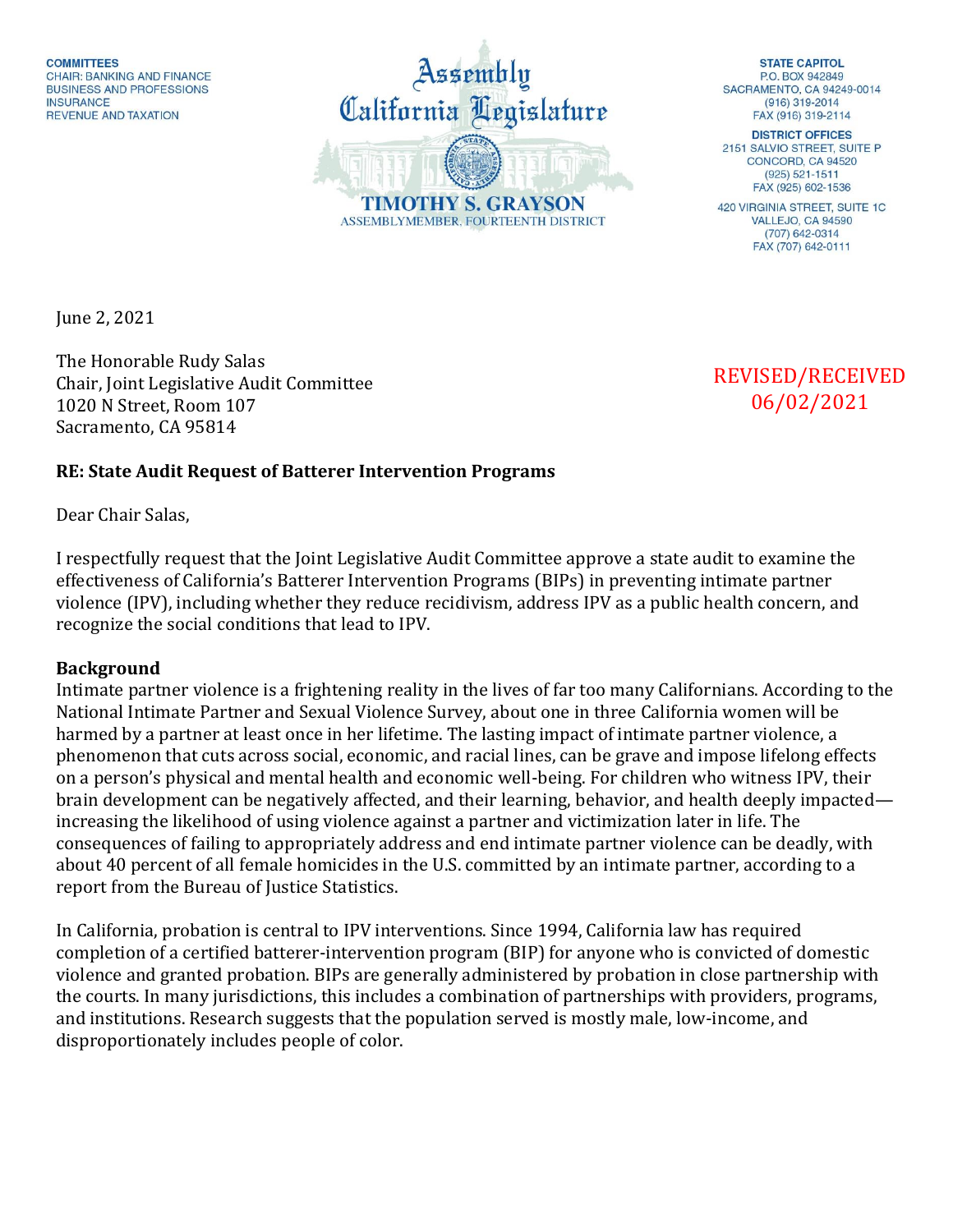Research to date on California's intervention system indicates a lack of efficacy and an inability to fully meet the needs of low-income men of color trapped in a cycle of violence.<sup>1</sup> The empirical research supporting the effectiveness of BIPs appears to be mildly positive at best to inconclusive for the general population. Most BIPs are based on some variation of the feminist-psychoeducational or cognitivebehavioral therapy model, and while these approaches have broad empirical basis, their application in BIPs is less conclusive.<sup>2</sup> What is known with some degree of certainty is that BIPs have high dropout rates and that treatment comes only after a series of events have occurred including violence, arrest, prosecution, and conviction, all of which must happen for the average person to be in treatment. A select set of BIPs offer their services to people who are not mandated by courts to participate, however, not much is known about the number and percentage of participants that are voluntarily engaged and the efficacy of programming for those participants.

Indeed, a recent report from the Little Hoover Commission found that the state does not have the data necessary to determine whether its BIPs are working, and identified a number of concerns with the available programs.<sup>3</sup> They found the state's "rigid approach" and requirements "do not meet the needs for those of modest means, who do not speak English, live in rural areas, and many other people." They recommended the state review its programs for effectiveness and determine to what extent they support or hinder rehabilitation.

## **Proposed Scope of Audit**

 $\overline{a}$ 

This proposed audit would help legislators gain a deeper understanding of the effectiveness of BIPs and how the state could better help Californians reduce, prevent, and recover from IPV.

## **I propose that the State Auditor evaluate the BIP programs in the following counties, listed in priority order: Los Angeles, Contra Costa, Alameda, Del Norte, and San Joaquin.**

Specifically, the audit should include, but not be limited to, the following inquiries and analyses:

- 1. How effective are BIPs at reducing future incidents of violence among participants, including those who complete the full course as well as those who failed to complete? How does this differ by race/ethnicity and income-levels?
- 2. What percentage of people fail to complete BIP courses, and what are the reasons? How does this differ by race/ethnicity and income-levels?
- 3. What data do probation departments collect from BIPs and how do they use it?
- 4. Are probation departments monitoring BIP use of fee waivers and sliding scales and ensuring compliance with the law? To what extent are fees a barrier to an individual completing a program? Analysis could include fee transparency, costs per class and for registration, and availability of fee waivers and payment plans.

 $1$  Dag MacLeod, Ron Pi, David Smith, and Leah Rose-Goodwin, "Batterer Intervention Systems in California – An Evaluation," Office of Court Research, Administrative Office of the Courts, 2008[, http://www.courts.ca.gov/documents/batterer](http://www.courts.ca.gov/documents/batterer-finalreport.pdf)[finalreport.pdf.](http://www.courts.ca.gov/documents/batterer-finalreport.pdf) 

<sup>2</sup> Patricia Cluss and Alina Bodea, "The Effectiveness of Batterer Intervention Programs: A Literature Review & Recommendations for Next Steps," FISA Foundation, March 2011, [http://fisafoundation.org/wp](http://fisafoundation.org/wp-content/uploads/2011/10/BIPsEffectiveness.pdf)[content/uploads/2011/10/BIPsEffectiveness.pdf.](http://fisafoundation.org/wp-content/uploads/2011/10/BIPsEffectiveness.pdf) 

<sup>&</sup>lt;sup>3</sup> Little Hoover Commission, "Beyond the Crisis: A Long-Term Approach to Reduce, Prevent, and Recover from Intimate Partner Violence," January 2021, [https://lhc.ca.gov/report/beyond-crisis-long-term-approach-reduce-prevent-and-recover](https://lhc.ca.gov/report/beyond-crisis-long-term-approach-reduce-prevent-and-recover-intimate-partner-violence)[intimate-partner-violence](https://lhc.ca.gov/report/beyond-crisis-long-term-approach-reduce-prevent-and-recover-intimate-partner-violence)